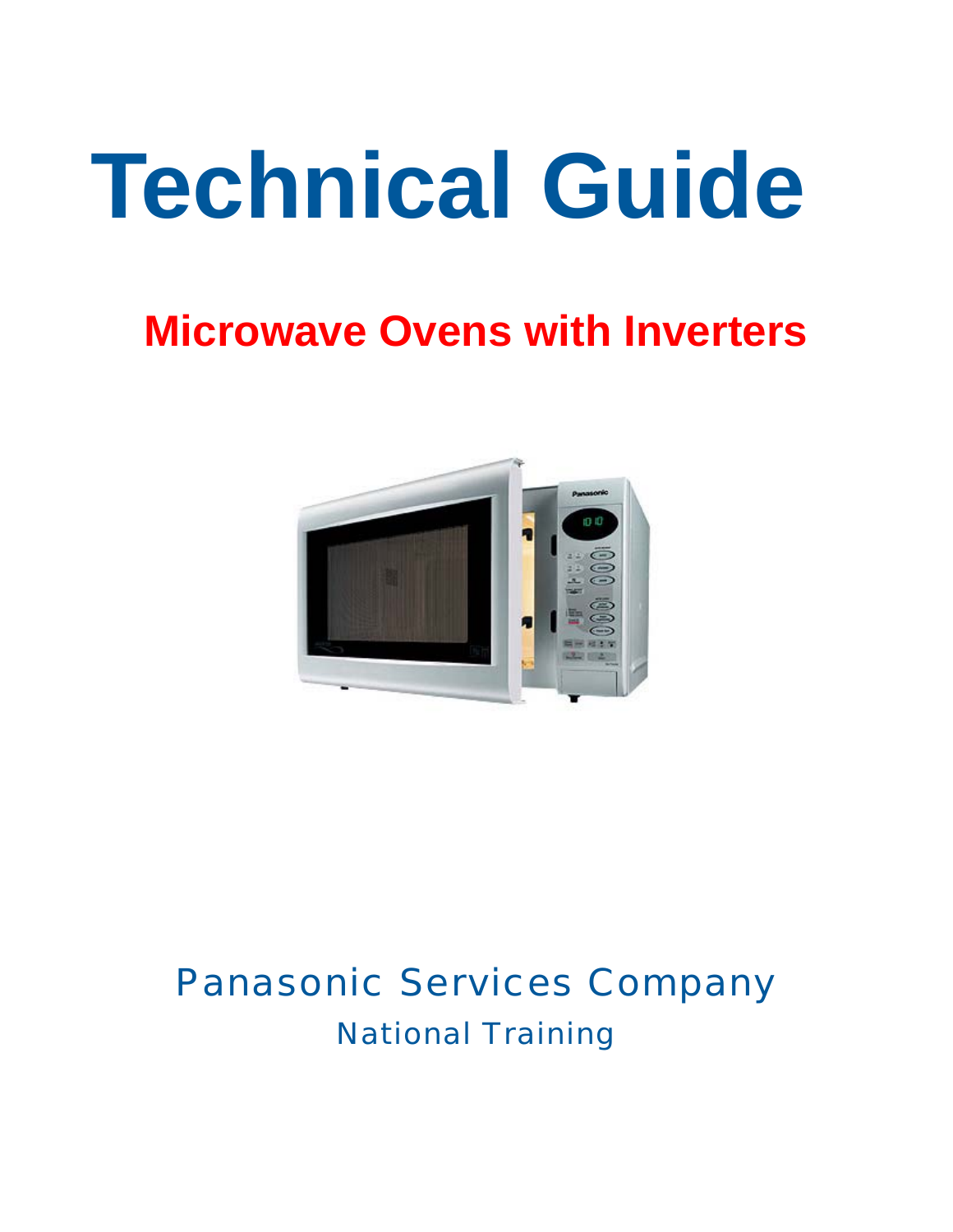## **Inverter Technology**

Panasonic uses proprietary Inverter technology in most of its microwave ovens.

#### **Difference Between Traditional and Inverter Microwave Ovens**

#### **Traditional microwave ovens**

Conventional microwaves ovens use power transformers to increase the household line voltage (120 VAC at 60 Hz) to a level high enough to operate the magnetron. The magnetron generates the microwaves that cook the food. This technique has its drawbacks.

Operating at a low frequency of 60 Hz, the transformer is relatively inefficient:

- Power is lost (through heat dissipation) in converting the line voltage to the higher magnetron level.
- The transformer operates at a constant power (cooking level) that can only be changed by switching the power on or off repeatedly.

#### **Inverter Technology**

In inverter-equipped microwave ovens, the power transformer is replaced by a circuit board, which converts the 60Hz incoming line frequency to a variable rate of 20 KHz to 45 KHz. A relatively small transformer is then required to increase the voltage to the level required by a magnetron.

By varying the pulse width, the output power can be linearly controlled for more precise cooking and defrosting levels. The bulky power transformer is replaced by a small, lightweight circuit board; and, because less heat is dissipated, power efficiency is increased.

Conventional technology uses just a single power level, which is regulated by switching pulses. In contrast, inverter technology directly controls the power output. This constant soft penetration of microwave energy prevents the common problems of shrinkage, overcooking, and loss of nutrients. The result is even food temperature and textures throughout.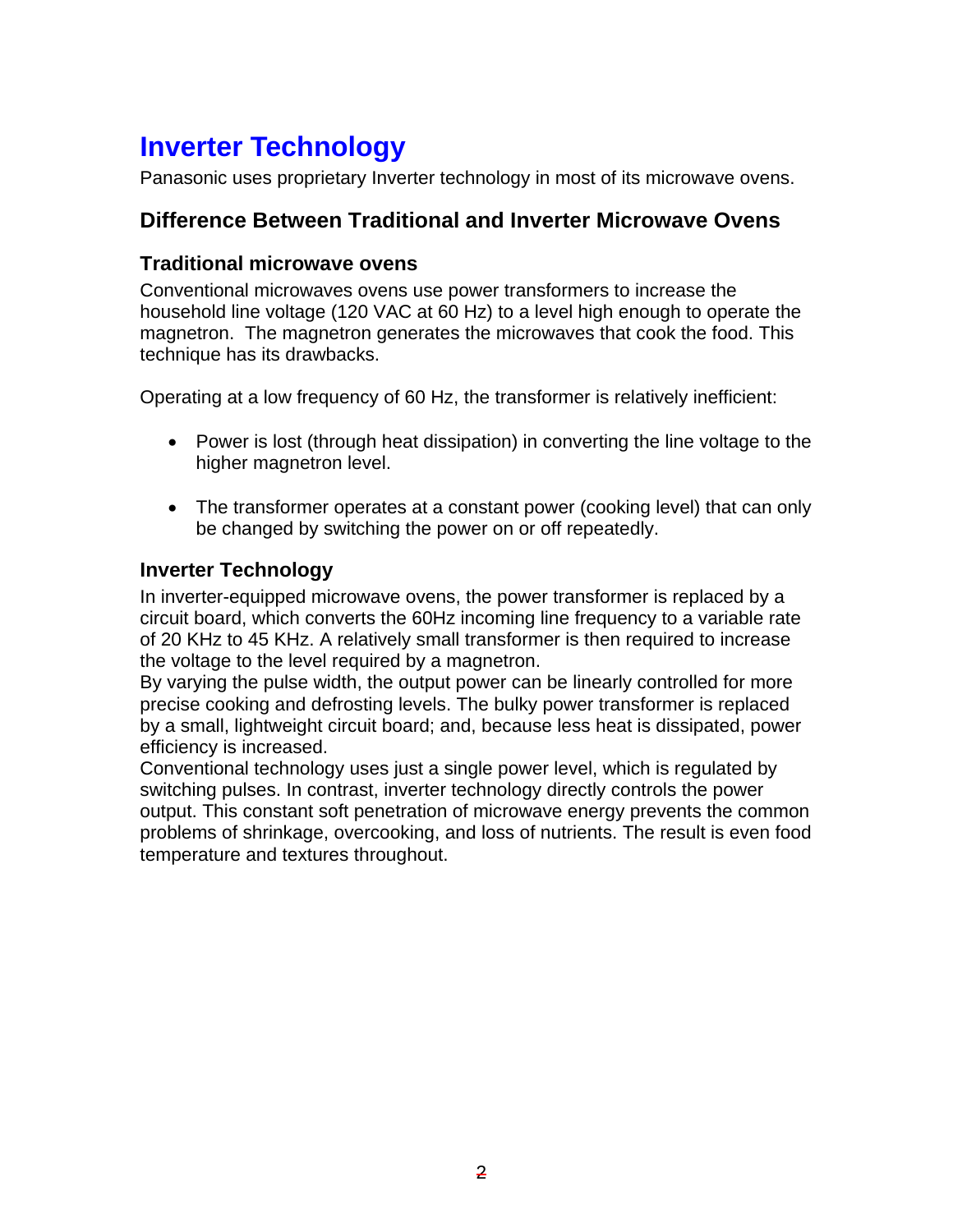#### **Power Level Comparison**



**Figure 1**

Traditional microwaves send out a single level of power in small bursts to cook food at different speeds. For example, when set at 60% power, the microwave energy would be on 60% of the time and idle 40% of the time.

Inverter microwaves, however, give accurate, true multiple power levels. When you ask for 60% power, the oven delivers 60% power (e.g. they don't just operate 60% of the time). This applies no matter what power level is selected. True power levels give you better cooking results and your food would have an even texture and temperature after cooking. The constant soft penetration of microwave energy into the center of the food helps prevent overcooking on edges and surfaces.



#### **Difference Between Pulsing and Linear Power Control**

**Figure 2**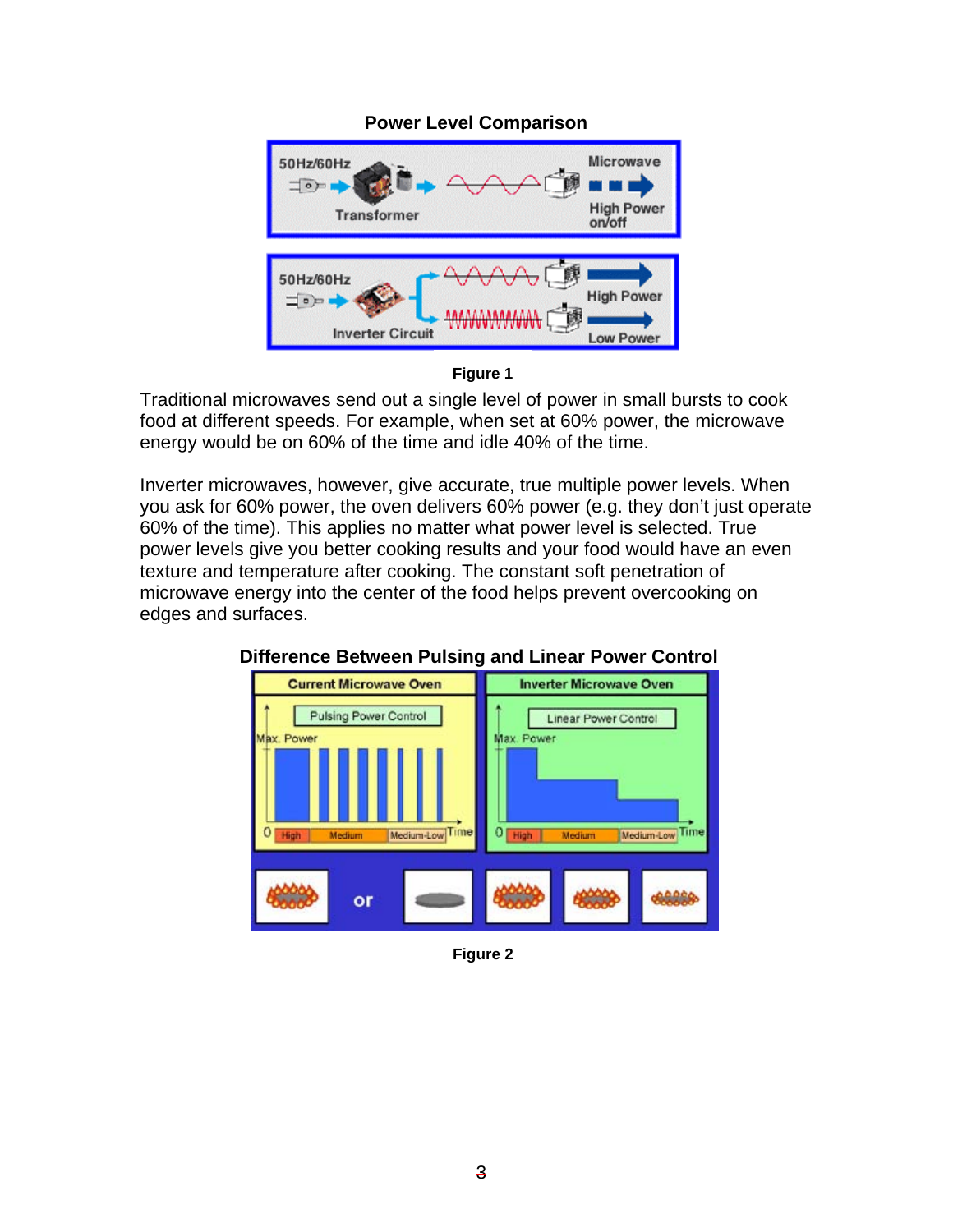#### **Steam Sensor**

This sensor detects the presence of steam emitted by the food being heated and then, based on how long it took to reach the steam stage, it gauges how much longer it should cook, before shutting off.

The steam sensor works just like the effect called piezoelectricity. The piezoelectricity effect generates electricity when mechanical shock is applied to the general dielectrics material.

In the case of the steam sensor, this effect is called pyroelectricity, where electricity is generated when heat shock (hot steam) is applied to the general dielectrics material. See the figure below.



**Principle of Steam Sensor** 

#### **Figure 9**

When the food is heated by the microwave oven, the food temperature gradually increases and steam is generated from the food. The steam sensor, which is located near the cooling fan, detects the steam from the food. The fan keeps one side of the sensor cool and the other side, which has the element, receives and feels the hot steam from the oven cavity.

#### **Steam Sensor Location**



**Figure 10**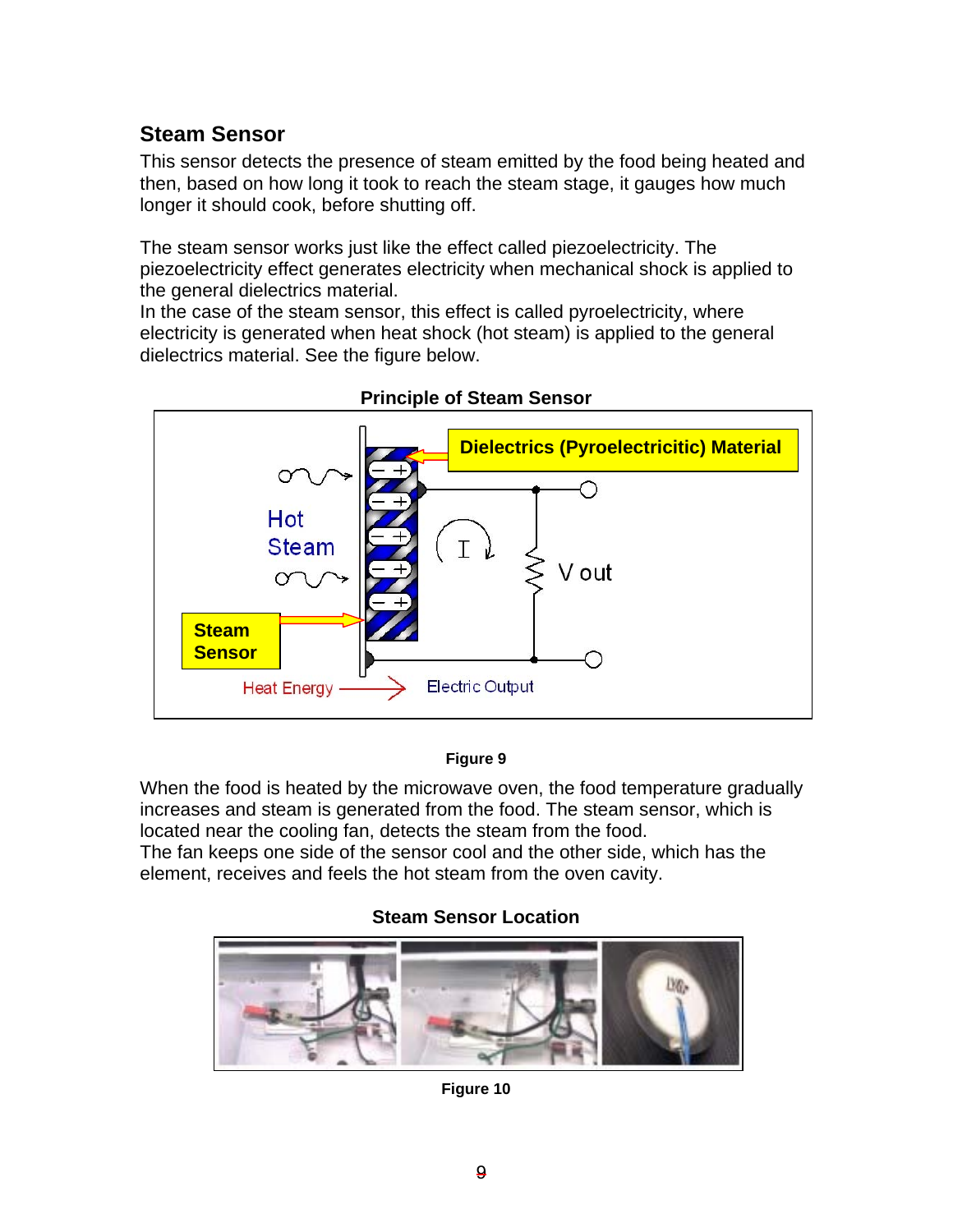

#### **Side view of the microwave oven illustrating the steam operation**

**Figure 11** 

#### **How to check the steam-sensor function.**

To determine if this function is working ok, do the following:

- 1. Place a water load of 150 cc in the oven.
- 2. Press the sensor re-heat pad.
- 3. Press start.

**Note:** Steam is normally detected approximately 1.5 to 4 minutes after pressing power. This period is named "The detection period T1". After going through this period, the unit automatically jumps to another period called "The remaining cooking time period T2". The T2 time ranges from 8 seconds to 23 seconds.

4. "The steam sensor function" is normal, if after jumping to the T2 period, the "remaining cooking time" (8sec.  $\sim$  23 sec.) appears in the display window.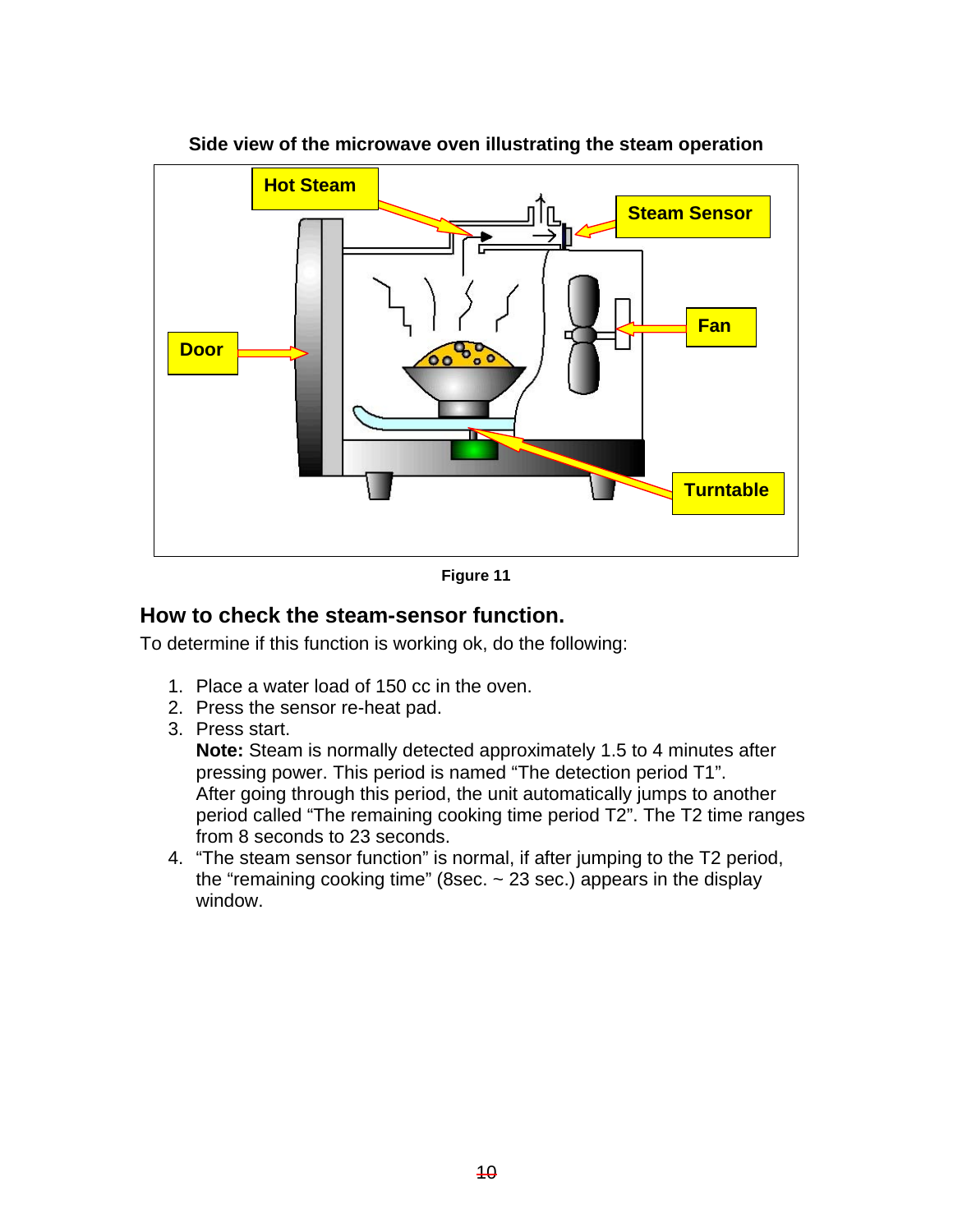#### **Inverter Circuit**

For information about the inverter power supply turn to pages 2 and 3.….



**Figure 12**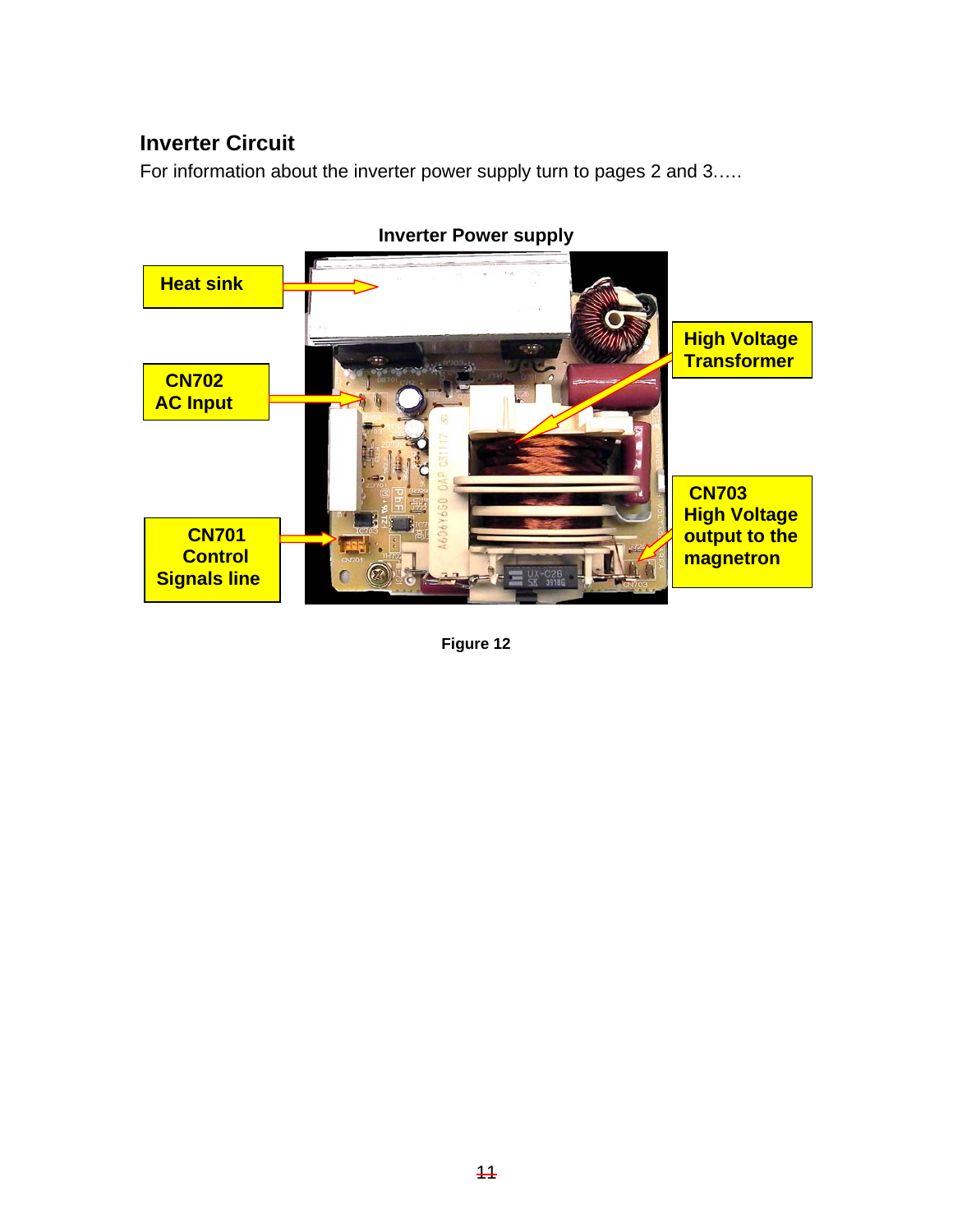#### **Inverter Power Supply Circuit Explanation**

The inverter power supply circuit uses the AC line 120V, 60Hz to supply 4,000V DC to the magnetron tube.

The AC input voltage is rectified by the bridge rectifier DB701 DC voltage is applied to the Switching IGBT (Insulated Gate Bipolar Transistor) circuit.

Note: The **IGBT** is a cross between the bipolar and MOSFET transistors.

The high voltage transformer is driven by a PWM (Pulse Width Modulated) signal generated by the microprocessor in the DPC (Digital Programmer Circuit). The transformer is a component in the resonance circuit of the oscillator. Therefore, a change in load or the power level affects the frequency of the drive signal. Typically, the frequency ranges between 20KHz to 40KHz.

The high voltage transformer generates approximately 2,000V DC or more in the secondary winding and approximately 3V AC in the filament winding.

The half wave rectifier circuit, (D701, D702) generates the necessary 4,000V DC needed to drive the magnetron.

A signal from the current-sensing transformer CT701 in the inverter circuit is used to monitor the power output from the magnetron. This signal is applied to the microprocessor in the DPC to determine the working condition and the output necessary to control the PWM signal supplied to the inverter to control the power output.

#### **Warning:**

It's neither necessary nor advisable to attempt measurement of the high voltage.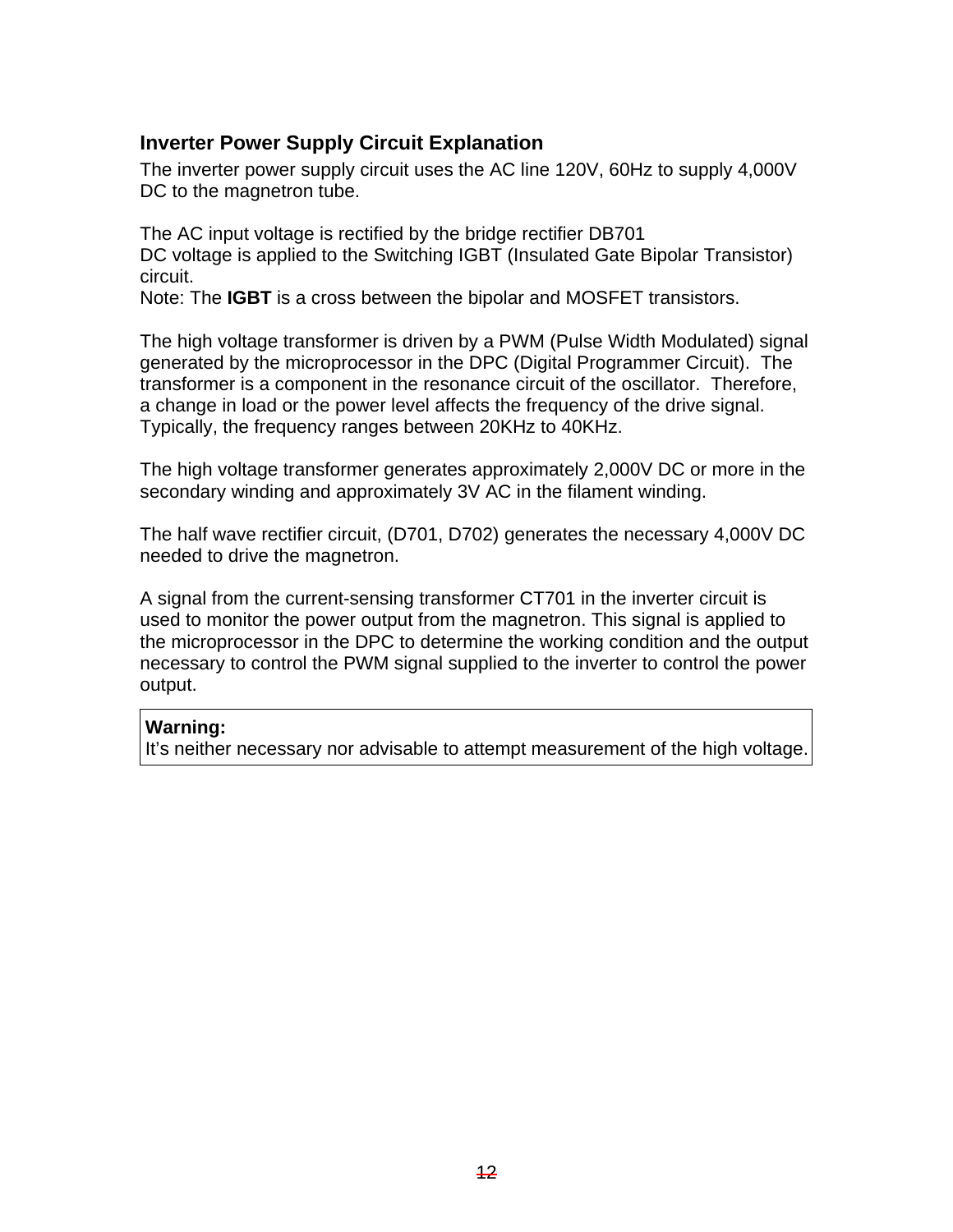#### **Inverter Power Supply Circuit**



**Figure 13** 

#### **Warning**

- 1. Always unplug the microwave oven from the electricity supply, before removing the outer panel.
- 2. Never touch the inverter PCB with the microwave oven plugged into the electricity supply. The inverter circuit board handles voltages up to 5000 volts and is very dangerous.
- 3. Do not touch the heat sink during operation of the microwave oven. The heat sink handles high voltage and becomes very hot.
- 4. Always discharge the high voltage capacitors located on the inverter circuit board before beginning any troubleshooting.
- 5. Only test the inverter circuit board by installing it completely into the oven and refitting the outer panel.
- 6. Always connect the inverter circuit to earth via the earth plate. It is very dangerous to operate the inverter circuit when it is not connected to earth.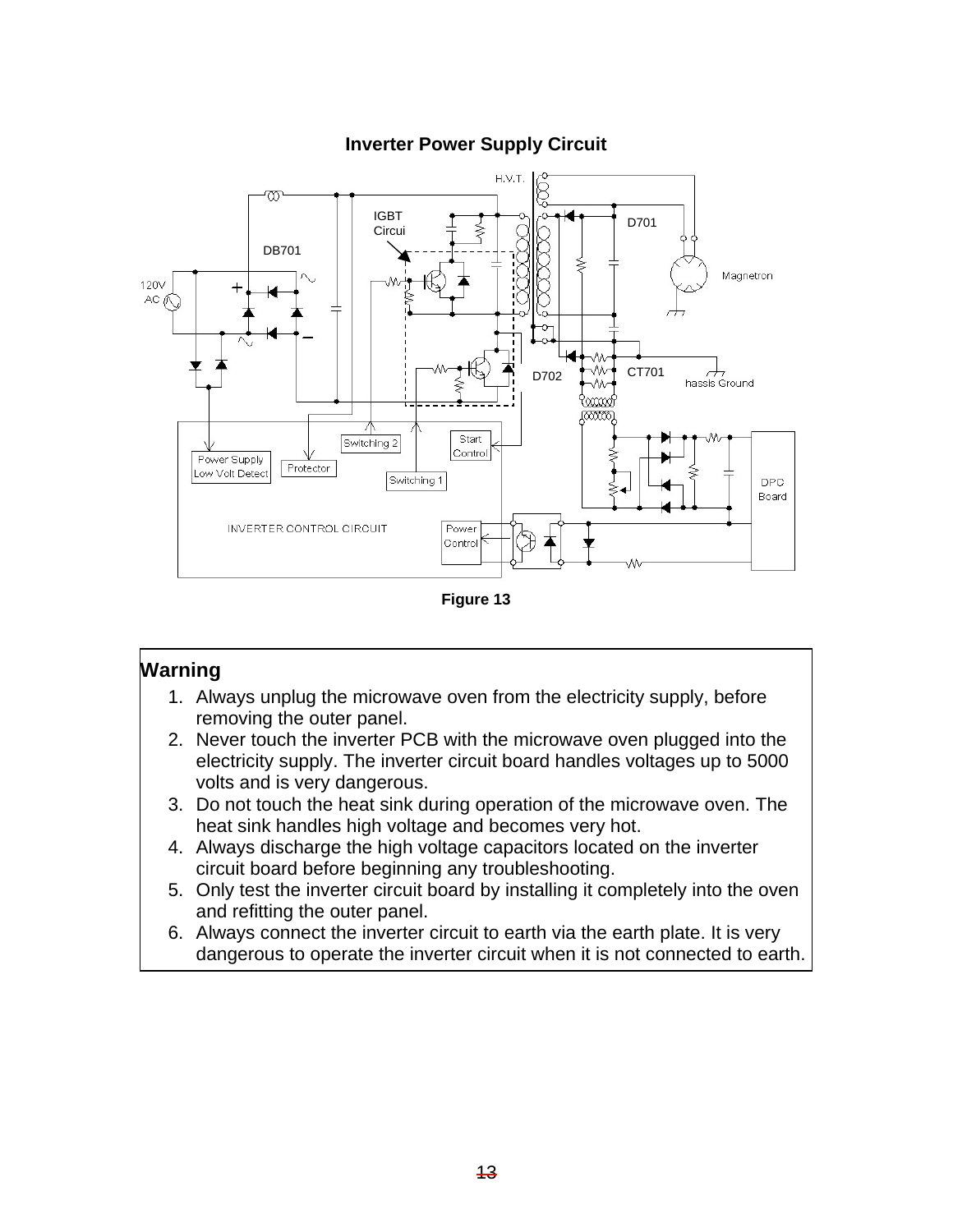**Inverter Power Supply**



**Figure 14**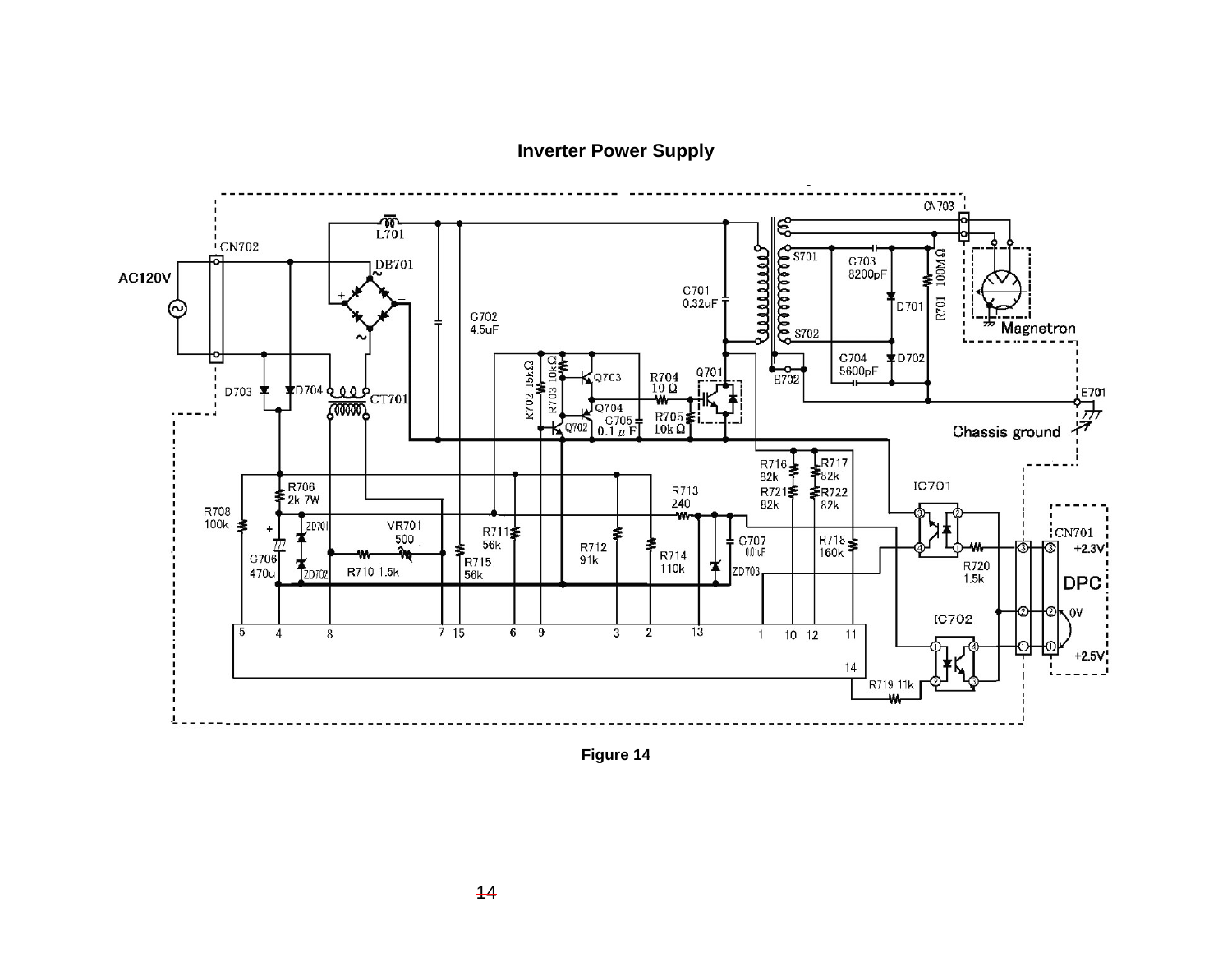### **Test and Measuring Procedures**

#### **Procedure to check the Inverter using an Ammeter**

Equipment needed: 1-liter beaker An AC Ammeter.

- 1. Place the beaker with one liter of water into the oven cavity.
- 2. Unplug the 2 pins high voltage connector from the plug CN703 on the Inverter power supply.
- 3. Set the oven at high power for 1 minute and press start. The Oven operates for approximately 15 seconds and then it stops showing the error code **H98**.

During operation, the AC line current should be between 1A and 1.7A.

- 4. Unplug the 3 pins connector from CN701 on the inverter power supply.
- 5. Set the oven at high power for 1 minute and press start. The Oven operates for approximately 27seconds and then it stops showing the error code **H97**.

During operation, the AC line current should be between 0.4A and 0.8A.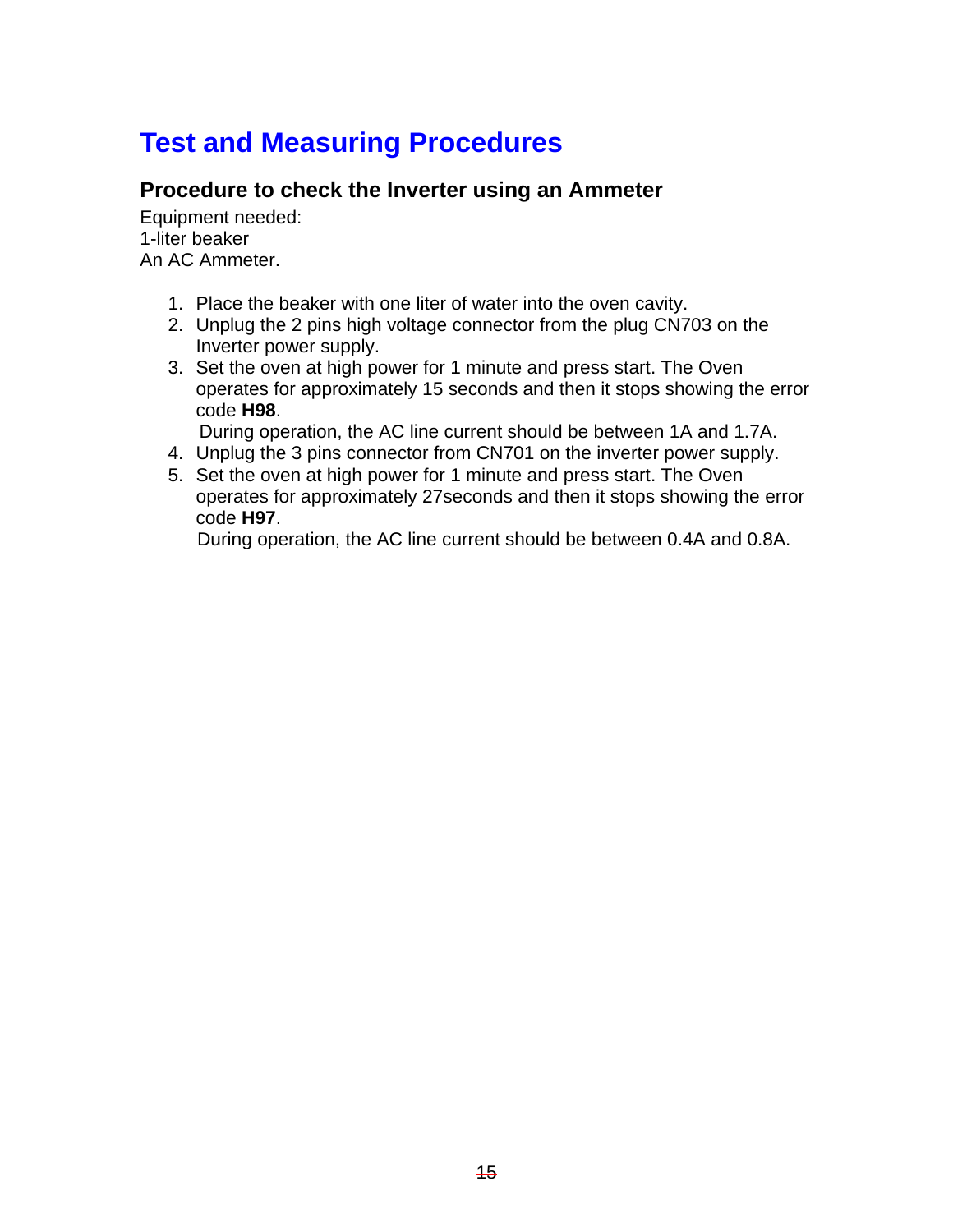## **Safety Tips**

#### **Safety tips for operation of microwave ovens**

- Do not operate the oven when it is empty.
- Exercise extreme caution if you have a pacemaker implant. Microwave radiation may cause pacemaker interference.
- Persons with pacemaker implants should not be near a microwave oven unless they are sure that it is in good operating condition and there is no leakage of microwave radiation.
- Check to see that the door seal and inside surfaces of the door and oven cavity are clean after each use.
- Keep out of the reach of children. Do not permit young children to operate the oven.
- Do not put your face close to door window when oven is operating.

#### **Safety tips for installation and maintenance of microwave ovens**

- Take special care to ensure that no damage occurs to the part of the oven making contact with the door or door seals.
- Ensure that the microwave is unplugged or disconnected from electrical power before reaching into any accessible openings or attempting any repairs.
- Ensure that the adjustment of applied voltages, replacement of the microwave power generating component, dismantling of the oven components, and refitting of wave-guides are undertaken only by persons who have been specially trained for such tasks. The services of a qualified repairman should be sought when any malfunction is suspected.
- Do not bypass the door interlocks.
- Do not test the microwave power-generating component without an appropriate load connected to its output. The power generated must never be allowed to radiate freely into occupied areas.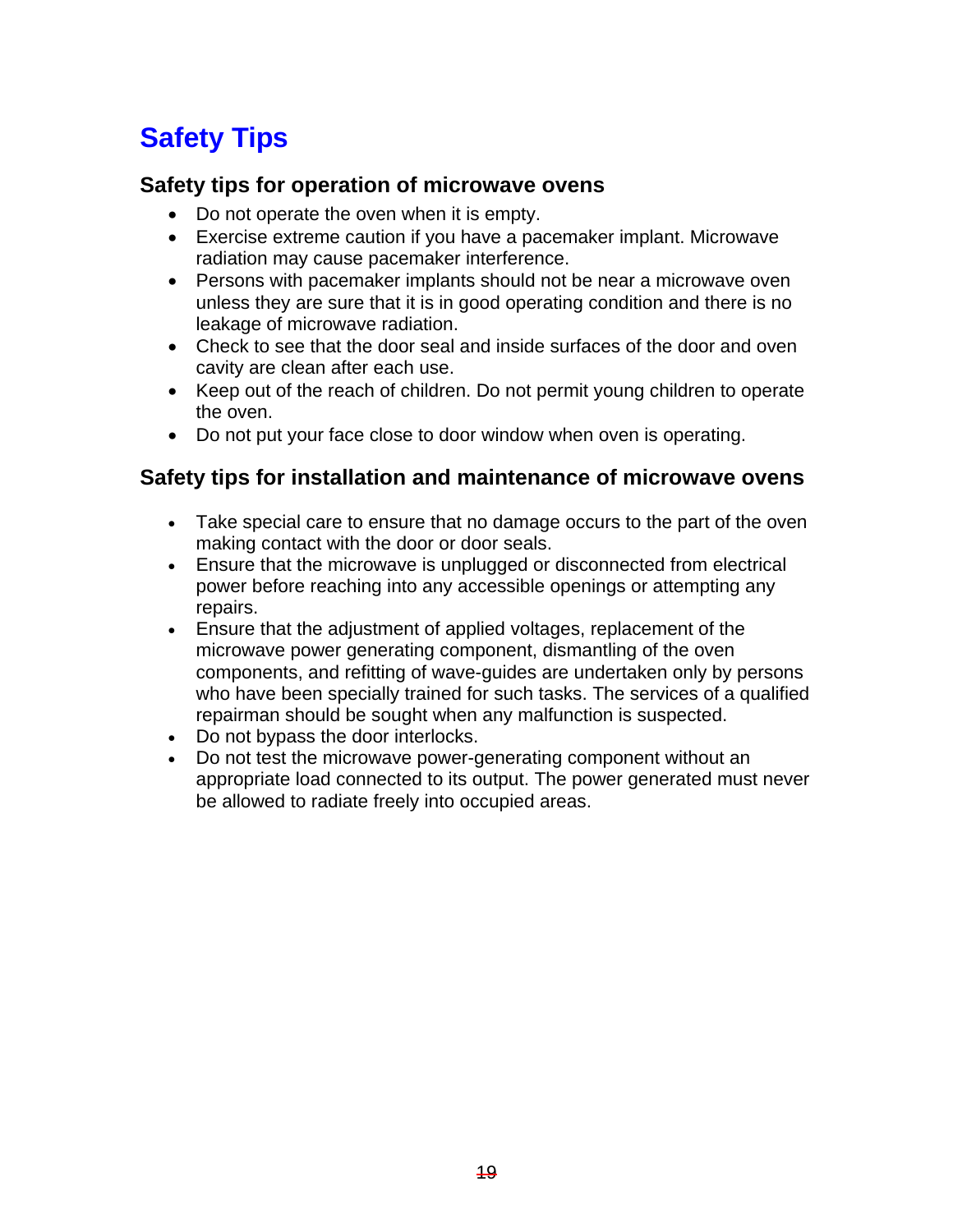#### **Models line-up**

#### **Mid and Family-Size**

NNS504W/M / NNS614W / NNH664B/W / NNH764B/W / NNT694S / NNP794B/W / NNP794S

#### **Full-Size**

NNH964B/W / NNP994B/W / NNP994S / NNS254W / NNH264B/W/Q / NNP294B/W / NNP294S

#### **Convection**

NNC980W/B / NNC994S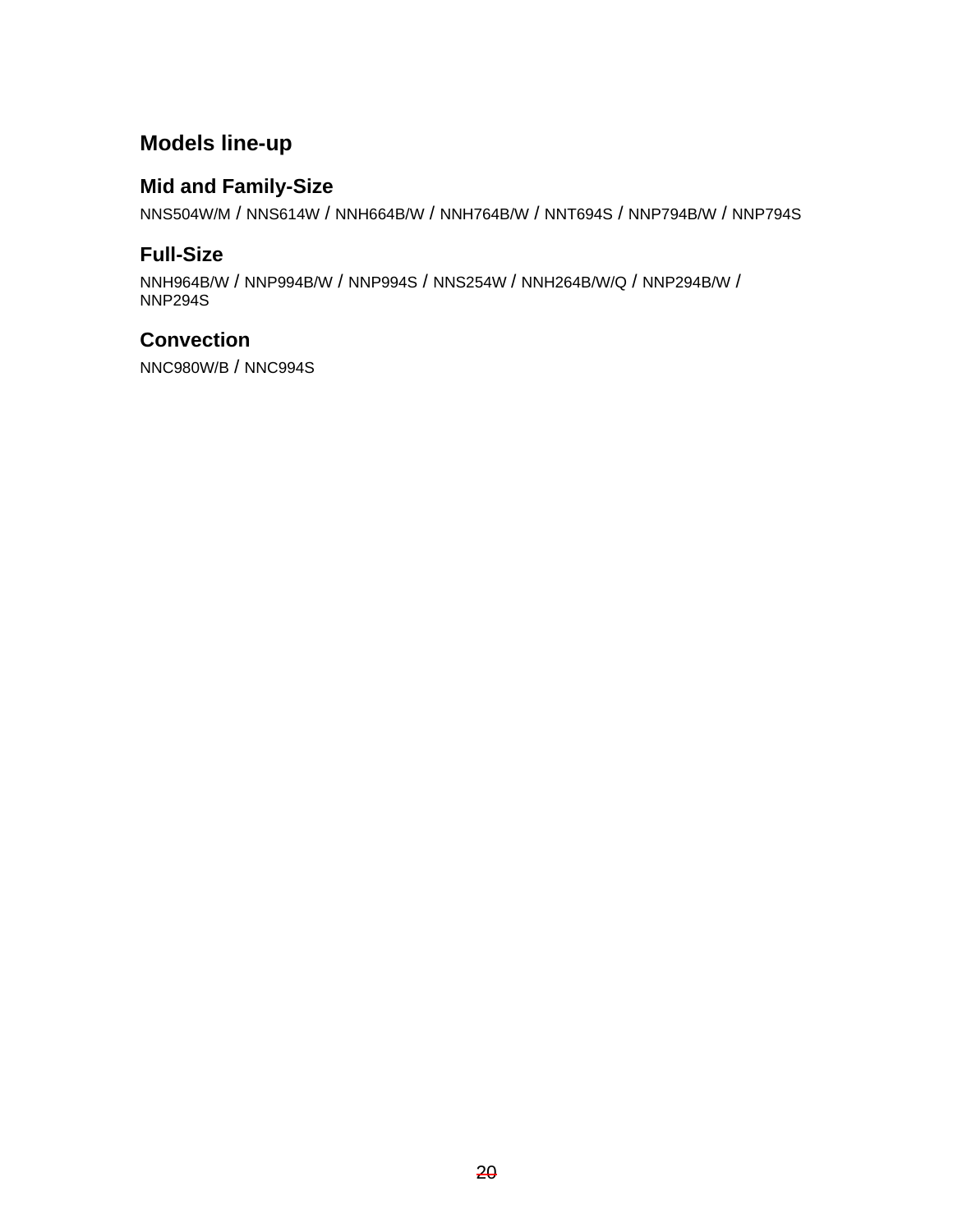## **Understanding Ionizing & Non-Ionizing Radiation**

There is a distinction made between IONIZING radiation, which has enough energy to physically break chemical bonds at the molecular level, and NON-IONIZING radiation, which does not.

Radiation falls within a wide range of energies form the electromagnetic spectrum. The spectrum has two major divisions: non-ionizing and ionizing radiation.

Radiation that has enough energy to move atoms in a molecule around or cause them to vibrate, but not enough to change them chemically, is referred to as

**"non-ionizing radiation."** Examples of this kind of radiation are sound waves, visible light, and microwaves.

Radiation that falls within the **"ionizing radiation"** range has enough energy to actually break chemical bonds. This is the type of radiation that people usually think of as "radiation." We take advantage of its properties to generate electric power, to kill cancer cells, and in many manufacturing processes.

The energy of the radiation shown on the spectrum below increases from left to right as the frequency rises.

|                | <b>IONIZING</b>                       |                                                 |                                    |                                        |
|----------------|---------------------------------------|-------------------------------------------------|------------------------------------|----------------------------------------|
|                | Low Freq.                             | Radio<br><b>Microwave</b>                       | <b>Infrared</b><br>Visible Light   | <b>Ultraviolet</b><br>XRay<br>Gamma Ra |
| Type of        | <b>Non Thermal</b>                    | <b>Thermal</b>                                  | Optical                            | <b>Broken Bonds</b>                    |
| Radiation      | <b>Induces Low</b><br><b>Currents</b> | <b>Induces High</b><br><b>Currents</b>          | <b>Excites</b><br><b>Electrons</b> | Damages DNA                            |
| <b>Effects</b> | ???                                   | Heating                                         | Photo-<br>Chemical<br>Effects      |                                        |
| <b>Source</b>  | Static Power<br>Field<br>Line<br>т٧   | AM Radio<br><b>Microwave</b><br><b>FM Radio</b> | LED,<br>Heat<br>Lamp               | Medical<br>Tanning<br>X-Rays<br>Booth  |

#### **Types of Radiation in the Electromagnetic Spectrum**

**Figure 22**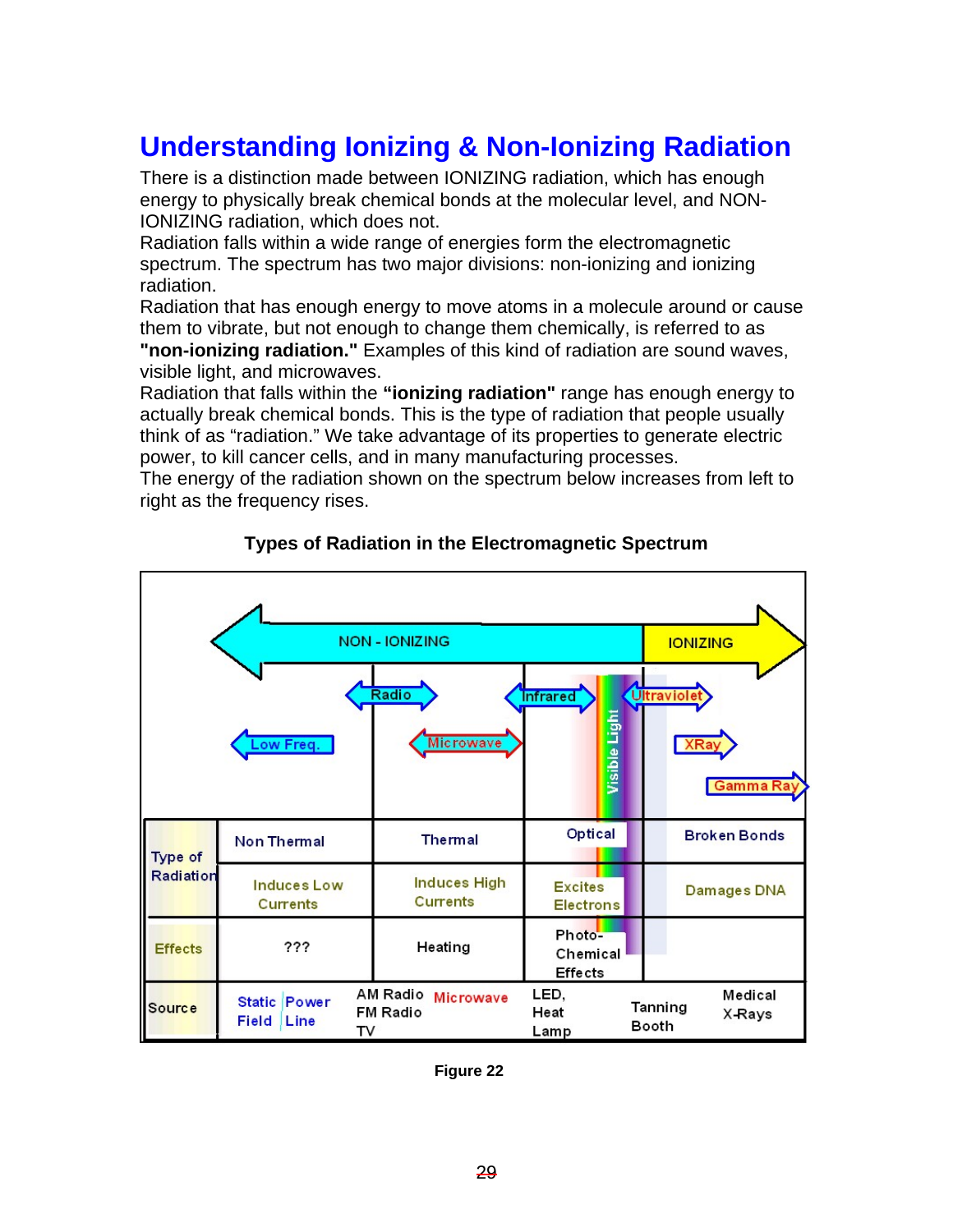#### **Non-ionizing Radiation**

We take advantage of the properties of non-ionizing radiation for common tasks:

- microwave radiation: telecommunications and heating food
- infrared radiation: infrared lamps to keep food warm in restaurants
- radio waves: broadcasting

Non-ionizing radiation ranges from extremely low frequency radiation, shown on the far left through the audible, microwave, and visible portions of the spectrum into the ultraviolet range.

Extremely low-frequency radiation has very long wavelengths (on the order of a million meters or more) and frequencies in the range of 100 Hertz or cycles per second or less. Radio frequencies have wavelengths of between 1 and 100 meters and frequencies in the range of 1 million to 100 million Hertz. Microwaves that we use to heat food have wavelengths that are about 1 hundredth of a meter long and have frequencies of about 2.5 billion Hertz.

#### **Ionizing Radiation**

Higher frequency ultraviolet radiation begins to have enough energy to break chemical bonds. X-ray and gamma ray radiation, which are at the upper end of magnetic radiation, have very high frequency --in the range of 100 billion billionth Hertz--and very short wavelengths--1 million millionth of a meter. Radiation in this range has extremely high energy. It has enough energy to strip off electrons or, in the case of very high-energy radiation, break up the nucleus of atoms. Ionization is the process in which a charged portion of a molecule (usually an electron) is given enough energy to break away from the atom. This process results in the formation of two charged particles or ions: the molecule with a net positive charge, and the free electron with a negative charge.

Each ionization releases approximately 33 electron volts (eV) of energy. Material surrounding the atom absorbs the energy. Compared to other types of radiation that may be absorbed, ionizing radiation deposits a large amount of energy into a small area. In fact, the 33 eV from one ionization is more than enough energy to disrupt the chemical bond between two carbon atoms. All ionizing radiation is capable, directly or indirectly, of removing electrons from most molecules. There are three main kinds of ionizing radiation:

- alpha particles, which include two protons and two neutrons;
- beta particles, which are essentially electrons; and
- gamma rays and x-rays, which are pure energy (photons).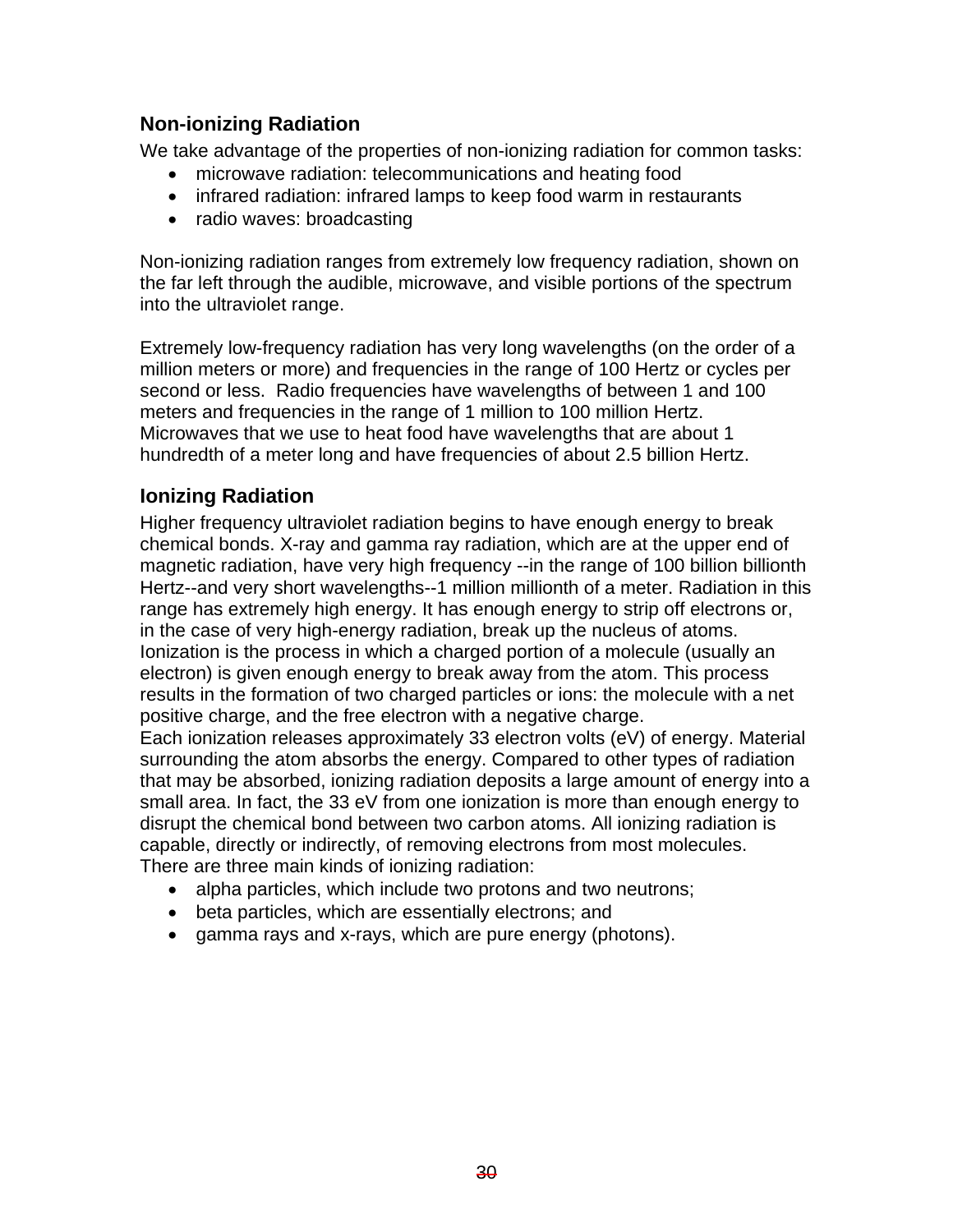## **Troubleshooting**

| <b>Troubleshooting table</b> |                                                                                                                                     |                                                                                                                                                                                                                                                                                                                          |                                                                                  |  |  |  |  |
|------------------------------|-------------------------------------------------------------------------------------------------------------------------------------|--------------------------------------------------------------------------------------------------------------------------------------------------------------------------------------------------------------------------------------------------------------------------------------------------------------------------|----------------------------------------------------------------------------------|--|--|--|--|
|                              | <b>Symptom</b>                                                                                                                      | <b>Cause</b>                                                                                                                                                                                                                                                                                                             | <b>Corrections</b>                                                               |  |  |  |  |
|                              | Oven is dead.<br>Fuse is ok.<br>No display and no operation<br>at all.                                                              | 1. Open or loose wire harness<br>2. Open Thermal cutout.<br>3. Open low voltage transformer.<br>4. Defective DPC                                                                                                                                                                                                         | Check the fan motor<br>when the cutout is<br>defective.                          |  |  |  |  |
| $\overline{2}$               | No display and no operation<br>at all.<br>Fuse is blown                                                                             | Shorted harness.<br>$1_{-}$<br>Defective primary switch<br>2.<br>Defective the short switch.<br>3.<br>Defective Inverter Power supply<br>4.                                                                                                                                                                              | Check adjustments of<br>primary switch,<br>secondary switch, and<br>short switch |  |  |  |  |
| 3                            | The Oven does not accept<br>key input (Program)                                                                                     | Defective DPC<br>2. Open or loose connection of the membrane keypad.<br>3. Shorted or open membrane keyboard.                                                                                                                                                                                                            |                                                                                  |  |  |  |  |
| 4                            | The Oven lamp and the fan<br>motor turn on when oven is<br>plugged in with door closed.                                             | Misadjusted secondary switch or loose wiring.<br>2. Defective secondary switch                                                                                                                                                                                                                                           | Adjust door and latch<br>switches                                                |  |  |  |  |
| 5                            | Timer starts to countdown,<br>but there's no microwave<br>oscillation. (No heat while the<br>oven lamp and the fan motor<br>are on) | 1. Switches alignment is off<br>2. Open or loose connection of high voltage circuit,<br>especially the magnetron filament circuit.<br>Defective Inverter<br>$3_{-}$<br>Defective magnetron<br>4.<br>Open or loose wiring of power relay B.<br>5.<br>Defective primary switch.<br>6.<br>7. Defective power relay B or DPC | Adjust door and latch<br>switches.<br>Check the Magnetron<br>and the Inverter.   |  |  |  |  |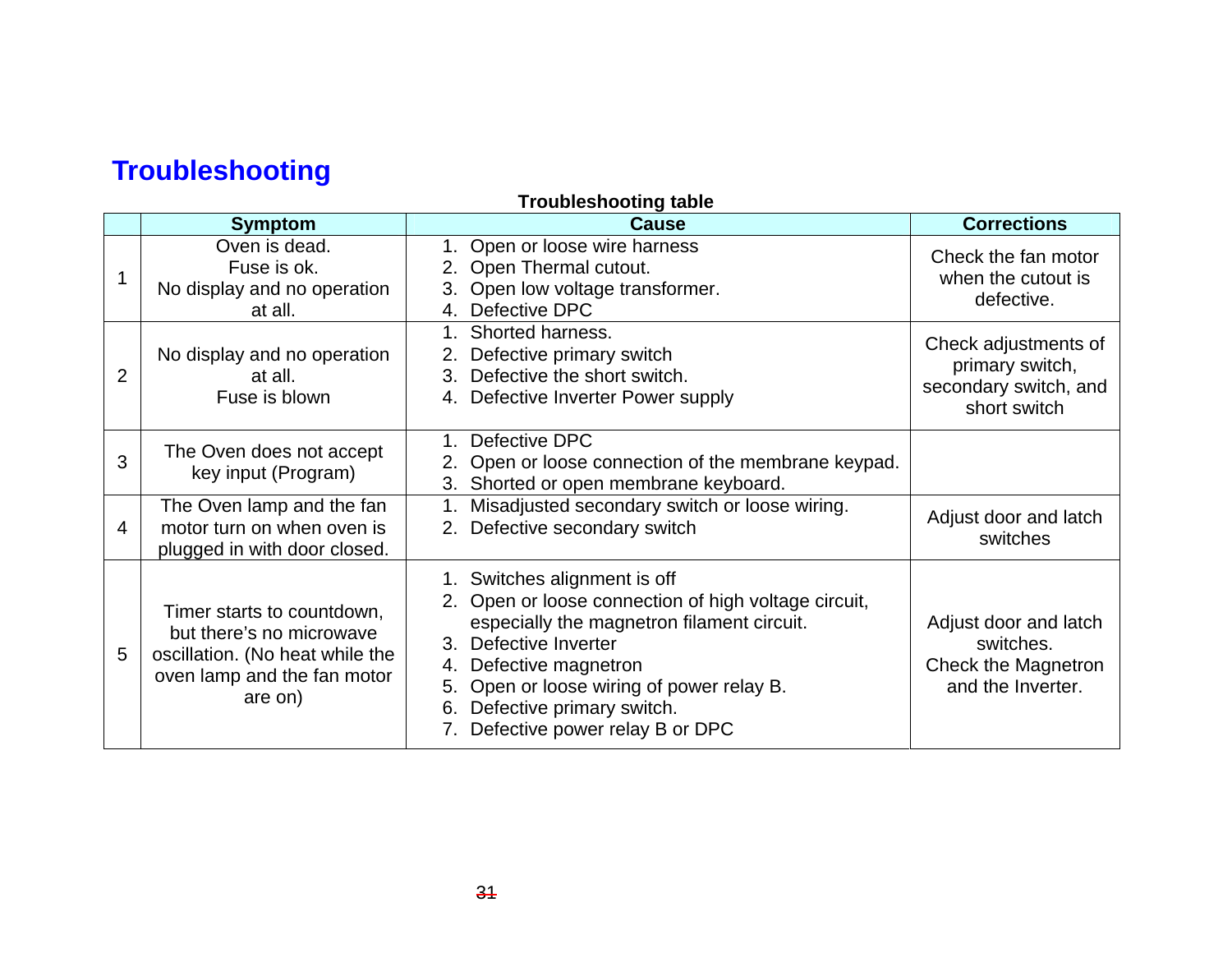|    | <b>Symptom</b>                                                                                         | <b>Cause</b>                                                                                                                                                  | <b>Corrections</b>                                                                               |
|----|--------------------------------------------------------------------------------------------------------|---------------------------------------------------------------------------------------------------------------------------------------------------------------|--------------------------------------------------------------------------------------------------|
| 6  | The oven can be<br>programmed, but the timer<br>does not start to countdown.                           | 1. Open or loose wiring of secondary switch.<br>2. Secondary switch alignment is off.<br>3. Defective secondary switch                                        | Adjust door and latch<br>switches                                                                |
| 7  | The microwave output is low.<br>The oven takes too long to<br>cook.                                    | Decrease in AC power source voltage.<br>2. Open or loose wiring of magnetron filament circuit.<br>(Intermittent oscillation)<br>3. Aging change of magnetron. | Check the outlet<br>voltage.<br>Perform microwave<br>power output test.                          |
| 8  | The fan motor and the oven<br>lamp turn on when the door is<br>opened.                                 | 1. Shorted primary switch.                                                                                                                                    | APH (USA) Models<br>only                                                                         |
| 9  | The oven does not operate. It<br>returns to plugged-in mode as<br>soon as the start pad is<br>pressed. | 1. Open or loose wiring of temperature sensor.<br>(Thermistor)<br>2. Defective temperature sensor (Thermistor)<br>3. Defective DPC.                           | Check for tight contact<br>of screw on thermistor,<br>and check the<br>connection on the<br>DPC. |
| 10 | Loud buzzing noise can be<br>heard.                                                                    | 1.<br>Loose fan.<br>2.<br>Noisy fan                                                                                                                           |                                                                                                  |
| 11 | Turntable motor does not<br>rotate.                                                                    | Open or loose wiring of turntable motor<br>2. Defective turntable motor                                                                                       |                                                                                                  |
| 12 | The Oven stops operation<br>during cooking.                                                            | 1. Open or loose connection of primary and secondary<br>switch<br>2. Operation of Thermal cutout (Thermistor)                                                 | Adjust the door and the<br>switches.                                                             |
| 13 | The oven returns to plugged-<br>in mode after 10 seconds<br>elapse on the Auto-sensor<br>cooking mode. | 1. Open or loose wiring of sensor terminal from DPC<br>2. Open steam sensor.<br>Defective DPC.<br>3.                                                          |                                                                                                  |

**Table 2**